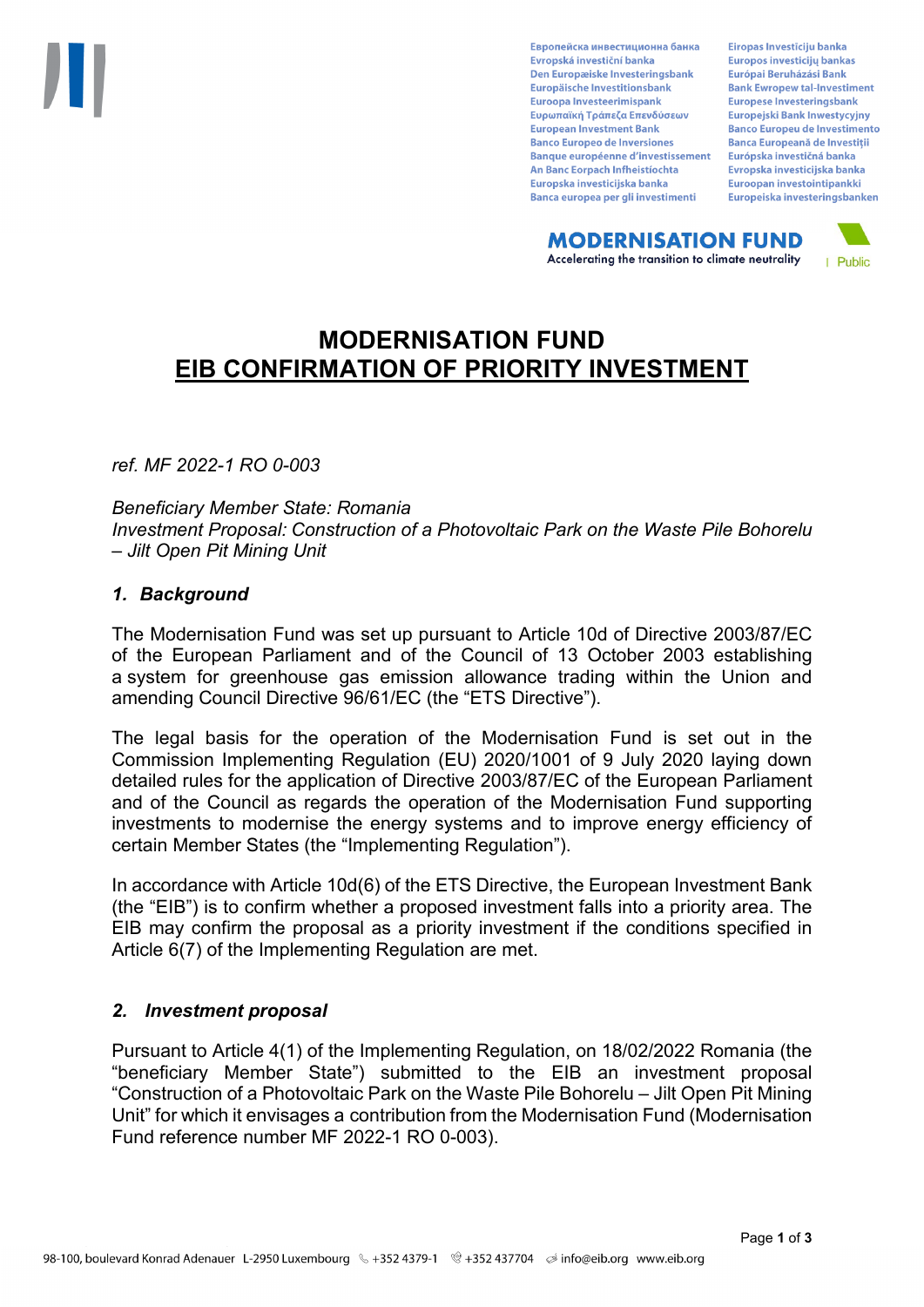

The investment proposal concerns a project relating to the construction of a photovoltaic power plant.

The beneficiary Member State has requested funding of EUR 12 933 740 for a disbursement under the proposed project.

The main objective of the investment is to support the development of new capacities of renewable energy sources that contribute to the decarbonisation of the power system.

The project is part of the measures set out in the National Energy and Climate Plan (NECP) for Romania in relation with the adequacy of the energy system in the context of the development and decarbonisation plan of the Oltenia Energy Complex.

### *3. Compliance with the conditions for priority investment*

- a) The beneficiary Member State has demonstrated that the investment complies with the requirements laid down in Article 10d(1) of the ETS Directive as it supports the modernisation of the energy system and it is in line with the objectives and measures set out in its NECP.
- b) According to the information provided by the beneficiary Member State and pursuant to Article 10d(2) Directive 2003/87/EC, the investment is considered as a priority investment as it falls under the priority area "generation of electricity from renewable sources".
- c) The beneficiary Member State has sufficient funds available for the requested disbursement according to the statement of the available funds referred to in Article 5(1) of the Implementing Regulation and after deduction of any amounts to be disbursed for investments already confirmed in accordance with Article 6(9) of the Implementing Regulation.
- d) The beneficiary Member State has provided evidence that the measures under the investment proposal have obtained State aid clearance in accordance with the Commission Decision C(2022) 553, ref. State aid SA.59974.
- e) The beneficiary Member State has confirmed in writing that the investment complies with any other applicable requirements of Union and national law.
- f) According to the information provided by the beneficiary Member State, the amounts requested from the Modernisation Fund are not intended to cover the same costs of the investment as those financed by another Union or national instrument.

## *4. Conclusions*

The EIB has assessed the investment proposal based on the information submitted by the beneficiary Member State in accordance with Article 4 and Annex 1 of the